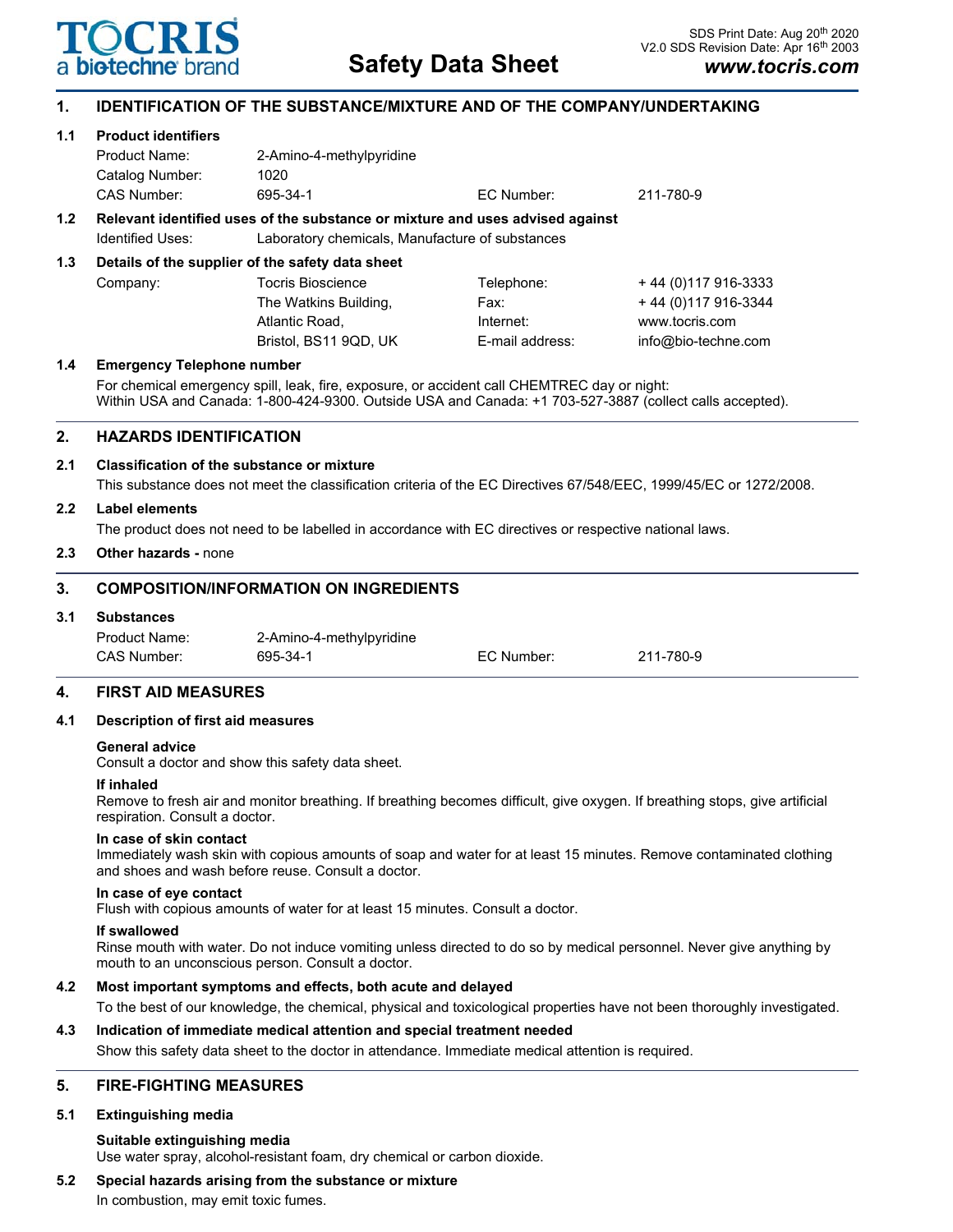#### **5.3 Precautions for fire-fighters**

Wear suitable protective clothing to prevent contact with skin and eyes and self-contained breathing apparatus.

# **6. ACCIDENTIAL RELEASE MEASURES**

# **6.1 Personal precautions, protective equipment and emergency procedures**

Do not take action without suitable protective clothing - see section 8 of SDS. Evacuate personnel to safe areas. Ensure adequate ventilation. Avoid breathing vapors, mist, dust or gas.

# **6.2 Environmental precautions**

Do not let product enter drains.

## **6.3 Methods and materials for containment and cleaning up**

Cover spillage with suitable absorbent material. Sweep up material and place in an appropriate container. Hold all material for appropriate disposal as described under section 13 of SDS.

#### **6.4 Reference to other sections**

For required PPE see section 8. For disposal see section 13.

# **7. HANDLING AND STORAGE**

#### **7.1 Precautions for safe handling**

Use in a chemical fume hood, with air supplied by an independent system. Avoid inhalation, contact with eyes, skin and clothing. Avoid the formation of dust and aerosols. Use in a well-ventilated area. Keep away from sources of ignition. Avoid prolonged or repeated exposure.

# **7.2 Conditions for safe storage, including any incompatibilities.**

Store in cool, well-ventilated area. Keep away from direct sunlight. Keep container tightly sealed until ready for use. Recommended storage temperature: Store at RT

## **7.3 Specific end uses**

Use in a laboratory fume hood where possible. Refer to employer's COSHH risk assessment.

# **8. EXPOSURE CONTROLS/PERSONAL PROTECTION**

# **8.1 Control parameters**

#### **Components with workplace control parameters**

Contains no substances with occupational exposure limit values.

#### **8.2 Exposure controls**

# **Appropriate engineering controls**

Use in a fume hood where applicable. Ensure all engineering measures described under section 7 of SDS are in place. Ensure laboratory is equipped with a safety shower and eye wash station.

# **Personal protective equipment**

#### **Eye/face protection**

Use appropriate safety glasses.

#### **Skin protection**

Use appropriate chemical resistant gloves (minimum requirement use standard BS EN 374:2003). Gloves should be inspected before use. Wash and dry hands thoroughly after handling.

# **Body protection**

Wear appropriate protective clothing.

# **Respiratory protection**

If risk assessment indicates necessary, use a suitable respirator.

# **9. PHYSICAL AND CHEMICAL PROPERTIES**

# **9.1 Information on basic physical and chemical properties**

| Appearance                    | White crystalline solid | Vapor pressure            | No data available         |
|-------------------------------|-------------------------|---------------------------|---------------------------|
| Odor                          | No data available       | Vapor density             | No data available         |
| Odor threshold                | No data available       | Relative density          | No data available         |
| рH                            | No data available       | Solubility(ies)           | Soluble to 100 mM in DMSO |
| Melting / freezing point      | No data available       | Partition coefficient     | No data available         |
| Boiling point / range         | No data available       | Auto-ignition temperature | No data available         |
| Flash point                   | No data available       | Decomposition temperature | No data available         |
| Evaporation rate              | No data available       | Viscositv                 | No data available         |
| Flammability (solid, gas)     | No data available       | Explosive properties      | No data available         |
| Upper / lower flammability or | No data available       | Oxidising properties      | No data available         |

#### **9.2 Other safety information**

explosive limits

No data available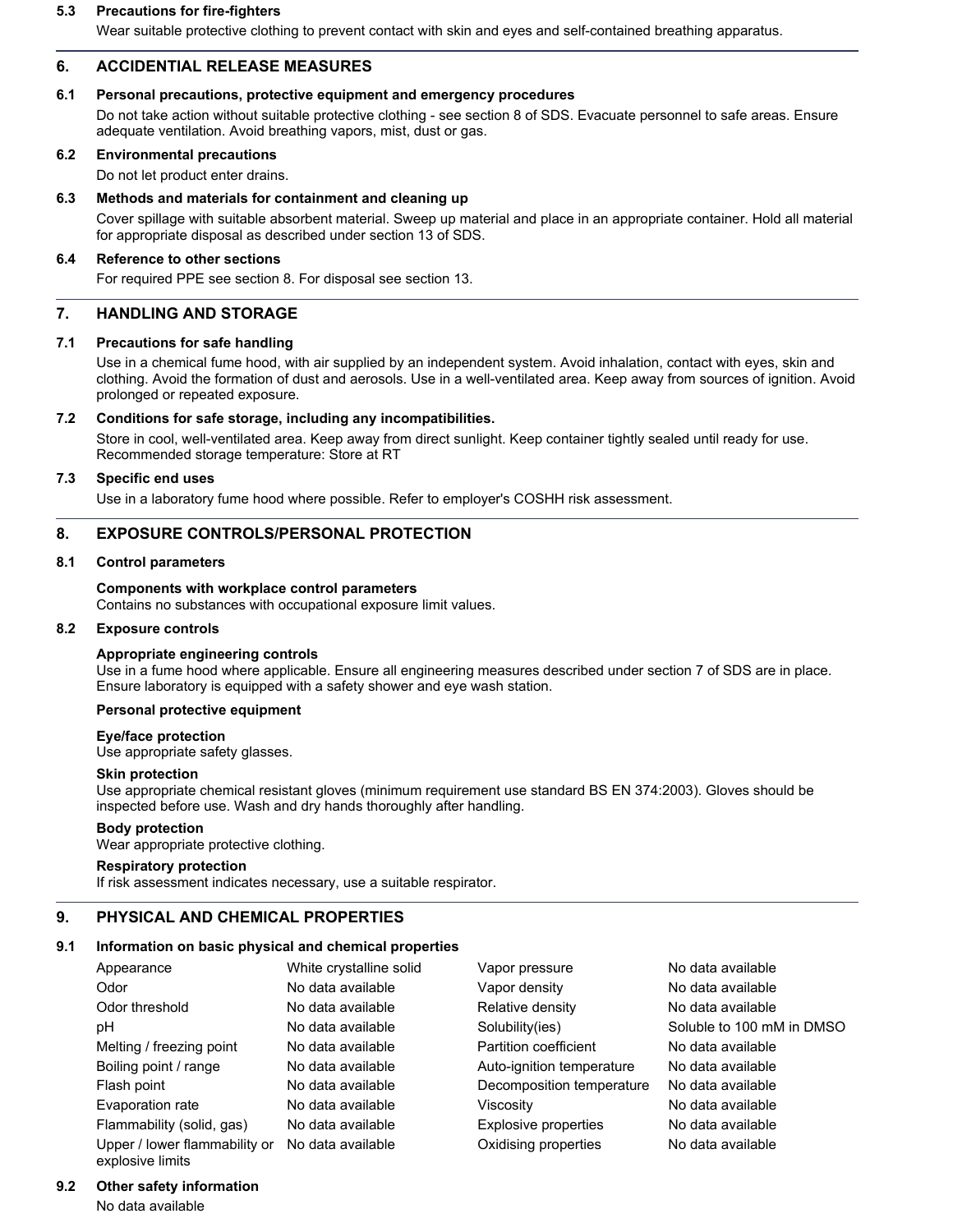# **10. STABILITY AND REACTIVITY**

# **10.1 Reactivity**

Stable under recommended transport or storage conditions.

# **10.2 Chemical stability**

Stable under recommended storage conditions.

# **10.3 Possibility of hazardous reactions**

Hazardous reactions will not occur under normal transport or storage conditions. Decomposition may occur on exposure to conditions or materials listed below.

#### **10.4 Conditions to avoid**

Heat, moisture.

## **10.5 Incompatible materials**

Strong acids/alkalis, strong oxidising/reducing agents.

# **10.6 Hazardous decomposition products**

In combustion may emit toxic fumes. No known decomposition information.

# **11. TOXICOLOGICAL INFORMATION**

#### **11.1 Information on toxicological effects**

#### **Acute Toxicity**

ORL-RAT LD50: 200mg/kg; SCU-RAT LD50: 160mg/kg; SCU-MUS LD50: 64mg/kg; IVN-MUS LD50: 39mg/kg; SKN-GPG LD50: 500mg/kg.

#### **Skin corrosion/irritation**

Classification criteria are not met based on available data

# **Serious eye damage/irritation**

Classification criteria are not met based on available data

#### **Respiratory or skin sensitization**

Classification criteria are not met based on available data

#### **Germ cell mutagenicity**

Classification criteria are not met based on available data

#### **Carcinogenicity**

Classification criteria are not met based on available data

#### **Reproductive toxicity**

Classification criteria are not met based on available data

## **Specific target organ toxicity - single exposure** Classification criteria are not met based on available data

**Specific target organ toxicity - repeated exposure** Classification criteria are not met based on available data

#### **Aspiration hazard**

Classification criteria are not met based on available data

# **Symptoms / Routes of exposure**

Inhalation: There may be irritation of the throat with a feeling of tightness in the chest.

Ingestion: There may be irritation of the throat.

Skin: There may be mild irritation at the site of contact.

Eyes: There may be irritation and redness.

Delayed / Immediate Effects: No known symptoms.

# **Additional Information**

RTECS No: TJ5150000

Exposure may cause irritaiton of eyes, mucous membranes, upper respiratory tract and skin. To the best of our knowledge, the chemical, physical and toxicological properties have not been fully investigated

# **12. ECOLOGICAL INFORMATION**

# **12.1 Toxicity**

No data available

**12.2 Persistence and degradability**

No data available

# **12.3 Bioaccumlative potential** No data available

# **12.4 Mobility in soil**

No data available